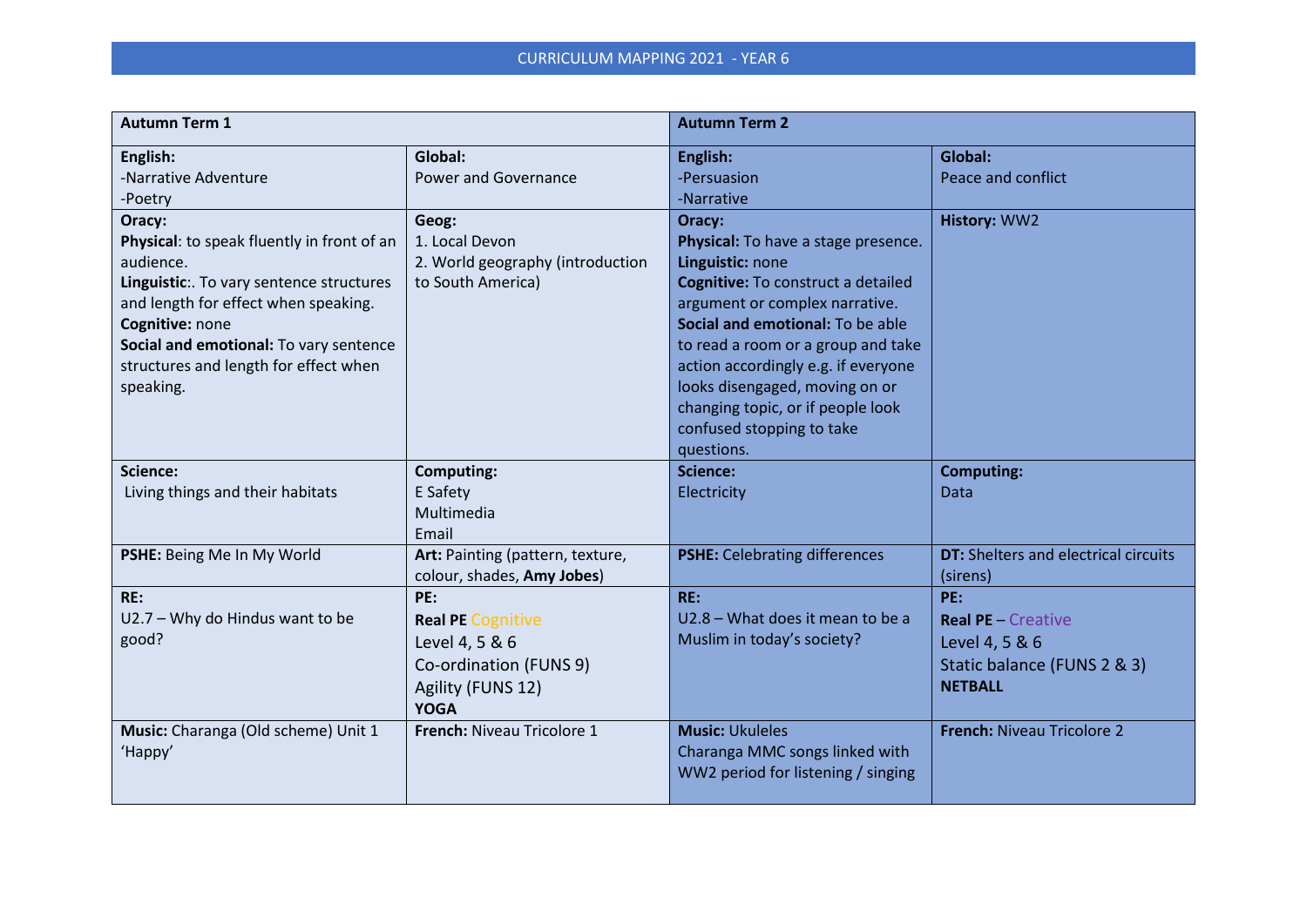| Spring term 1                                                                                                                                                                                                                                                                                                                                                                                                                                                                                                                    |                                                                                                                        | <b>Spring Term 2</b>                                                                                                                                                                                                                                                        |                                                                                                                                                        |  |
|----------------------------------------------------------------------------------------------------------------------------------------------------------------------------------------------------------------------------------------------------------------------------------------------------------------------------------------------------------------------------------------------------------------------------------------------------------------------------------------------------------------------------------|------------------------------------------------------------------------------------------------------------------------|-----------------------------------------------------------------------------------------------------------------------------------------------------------------------------------------------------------------------------------------------------------------------------|--------------------------------------------------------------------------------------------------------------------------------------------------------|--|
| English:<br>-Recount - Auto biography<br>-Narrative                                                                                                                                                                                                                                                                                                                                                                                                                                                                              | Global:<br>Human rights                                                                                                | English:<br>Non-chronological Report (Child's<br>choice)<br>-Narrative                                                                                                                                                                                                      | Global:<br>Social justice and inequality                                                                                                               |  |
| Oracy:<br>Physical: Consciously adapt tone, pace<br>and volume of voice within a single<br>situation.<br>Linguistic: To be comfortable using<br>idiom and expressions.<br><b>Cognitive: To spontaneously respond to</b><br>increasingly complex questions, citing<br>evidence where appropriate.<br>Social and emotional: To be able to<br>read a room or a group and take action<br>accordingly e.g. if everyone looks<br>disengaged, moving on or changing<br>topic, or if people look confused<br>stopping to take questions. | <b>Geog: Rivers, climates and coasts</b>                                                                               | Oracy:<br>Physical: to speak fluently in front<br>of an audience.<br>Linguistic:. To vary sentence<br>structures and length for effect<br>when speaking.<br>Cognitive: none<br>Social and emotional: To vary<br>sentence structures and length for<br>effect when speaking. | <b>History: Shang dynasty</b>                                                                                                                          |  |
| <b>Science:</b><br>Animals incl. humans                                                                                                                                                                                                                                                                                                                                                                                                                                                                                          | <b>Art: Printing (lino)</b><br><b>DT: Bridges</b>                                                                      | Science:<br><b>Evolution and inheritance</b>                                                                                                                                                                                                                                | <b>DT: Textiles - Cross stitch</b>                                                                                                                     |  |
| <b>PSHE: Dreams and Goals</b>                                                                                                                                                                                                                                                                                                                                                                                                                                                                                                    | <b>Computing:</b><br>Multimedia                                                                                        | <b>PSHE: Healthy Me</b>                                                                                                                                                                                                                                                     | <b>Computing:</b><br>Multimedia<br><b>Understanding Technology</b>                                                                                     |  |
| RE:<br>U2.8 - What does it mean to be a<br>Muslim in today's society?                                                                                                                                                                                                                                                                                                                                                                                                                                                            | <b>PE: Real PE Social</b><br>Level 4, 5 & 6<br>Dynamic balance (FUNS 5)<br>Counter balance (FUNS 7)<br><b>REAL GYM</b> | RE:<br>U2.10 - What matters most to<br><b>Humanists and Christians?</b><br>U2.11 - Why do some people<br>believe in God and some people<br>not?                                                                                                                             | <b>PE: Real PE Physical</b><br>Level 4, 5 & 6<br>Dynamic balance to agility<br>(FUNS <sub>6</sub> )<br><b>Static balance (FUNS 1)</b><br><b>TENNIS</b> |  |
| Music: Charanga (old) Unit 3                                                                                                                                                                                                                                                                                                                                                                                                                                                                                                     | <b>French: Niveau Tricolore 3</b>                                                                                      | Music: Charanga (old) Unit 4                                                                                                                                                                                                                                                | <b>French: Niveau Tricolore 4</b>                                                                                                                      |  |